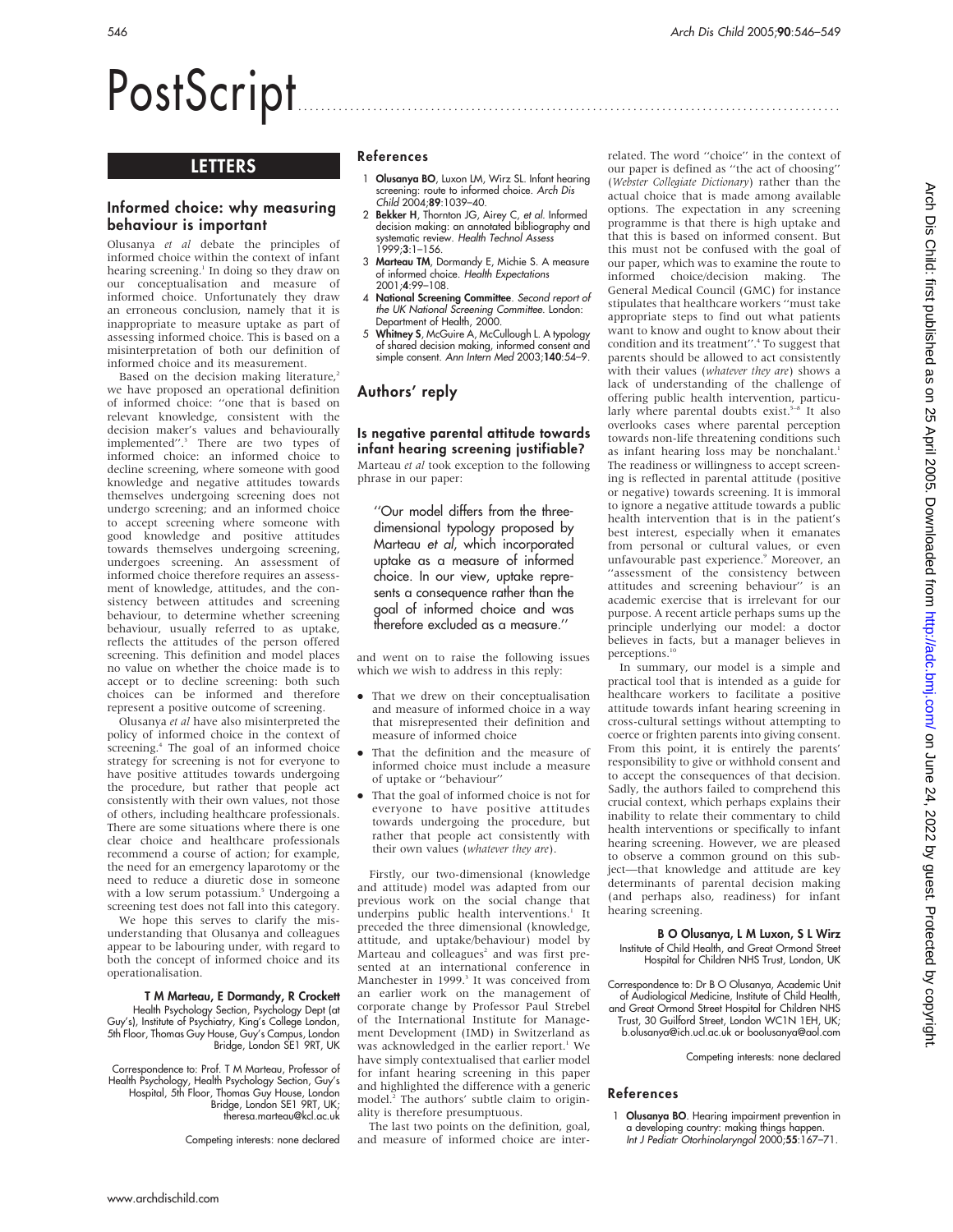- 2 Marteau TM, Dormandy E, Michie S. A measure of informed choice. Health Expectations 2001;4:99–108.
- 3 International Association of Physicians in Audiology. The Xth International Symposium on Audiological Medicine, Manchester, UK, 11–14 July 1999.
- 4 General Medical Council. Seeking patients' consent: the ethical considerations. London:
- General Medical Council, 1999.<br>5 **Elliman DAC**, Bedford HE. MMR vaccine worries are not justified. Arch Dis Child 2001;85:271–4.
- 6 Campion EW. Suspicions about safety of vaccines. N Engl J Med 2002;347:1474-5.
- 7 Alfredsson R, Svensson E, Trollfors B, et al. Why do parents hesitate to vaccinate their children against measles, mumps and rubella? Acta Paediatr 2004;93:1232–7.
- 8 Bellaby P. Communication and miscommunication of risk: understanding UK parents' attitudes to combined MMR vaccination. .<br>BMJ 2003:**327**:725-8.
- 9 Olusanya BO. Polio-vaccination boycott in Nigeria. Lancet 2004;363:1912.
- 10 McCarthy M. As a doctor you believe in facts, but as a manager you must believe in perceptions.<br>*Lancet* 2004;**364**:1991.

## Home management versus inpatient care of adolescents with newly diagnosed type 1 diabetes mellitus: survey of current practice

I read with interest the article written by Lowes and Gregory<sup>1</sup> on the above subject. In 2003, I carried out a postal survey in order to document the current practice of paediatricians when managing adolescents newly diagnosed with type 1 diabetes mellitus. A total of 117 consultant paediatricians, mainly members of the British Society of Paediatric Endocrinology and Diabetes, were asked to complete a questionnaire indicating their current practice. Statistical analysis was made by MINITAB;  $\chi^2$  and trend  $\chi^2$  were used to examine the factors that affected the management option chosen by the paediatricians.

Sixty eight per cent (80/117) replied. When faced with a well 12 year old child newly diagnosed with diabetes mellitus, the majority (47.5%) will offer a short admission  $(<$ 2 days) followed by home based management and outpatient reviews, while 32.5% will offer complete home based management with no hospital admission. A minority (20%) did not offer any home based management at all. There was no significant difference between paediatricians that worked in a tertiary hospital and those that worked in a district general hospital in the choice of management ( $p = 0.\overline{4}$ ). In addition, the ratio of diabetes nurse specialists to number of patients in the clinic made no difference to choice ( $p = 0.09$ ). However, using trend  $\chi^2$ , we found that units that had two or more diabetes nurse specialists were significantly more likely to offer home based care  $(p = 0.007)$ .

Since the earlier survey in  $1988$ ,<sup>2</sup> it appears that more UK paediatricians are offering home based management of newly diagnosed children with diabetes mellitus. In this study, the majority are choosing to offer this after a short hospital admission.

#### J C Agwu

Dept of Paediatrics, Sandwell Hospital, Sandwell and West Birmingham Hospital, West Bromich B71 4HJ, UK; sagwu22890@aol.com

Competing interests: none declared

#### References

- 1 Lowes L, Gregory JW. Management of newly diagnosed diabetes: home or hospital. Arch Dis Child 2004;89:934–7.
- 2 British Paediatric Association working party. The organisation of services for children with diabetes in the United Kingdom: report of the British Paediatric Association working party. Diabet Med 1990;7:457–64.

## Cystic fibrosis is no longer an important cause of childhood death in the UK

We have previously reported the survival of the UK cystic fibrosis (CF) population.<sup>1</sup>

Funding for active surveillance ceased in 1997, leaving incomplete ascertainment for the post-1993 cohorts and thus preventing accurate survival calculations for these cohorts. However, as the number of CF births in the UK is reasonably constant, being related to the total birth rate, a knowledge of CF deaths by age can give an insight into the survival of young children.

Death certification data for the UK were obtained for 1994 to end 2003 (ICD-9 codes 2270, 7770, and 7484, and ICD-10 codes E84.0, E84.1, E84.8, and E84.9). Non-nationals and obvious miscodings were removed. Table 1 presents deaths by year of birth and age.

The 1994 data are consistent with a 97% survival to age 10 (304/311) based on live births (750 000) and CF incidence (1 in 2416). Deaths in the first year of life average three (29/10) per cohort, while subsequently there is about one death every three completed years (12/34).

It would be difficult to assert that these figures could be bettered without the most detailed investigation of the circumstances surrounding each death.

#### J A Dodge

Dept of Child Health, University of Wales Swansea, Swansea, UK

#### P A Lewis

Dept of Mathematical Sciences, University of Bath, Bath, UK; p.a.lewis@bath.ac.uk

Correspondence to: Dr P A Lewis, Dept of Mathematical Sciences, University of Bath, Bath, UK; p.a.lewis@bath.ac.uk

Competing interests: none declared

#### Reference

1 Dodge JA, Morison S, Lewis PA, et al. Incidence, population, and survival of cystic fibrosis in the UK, 1968–95. Arch Dis Child 1997;77:493–6.

# BOOK REVIEWS

#### ADHD: the facts

Edited by Mark Selikowitz. Oxford: Oxford University Press, 2004, pp 235, £11.99. ISBN 0 19 852628 8

**ADHD** 

This book opens badly, with two long histories that, for some reason, are presented in tiny font size. Already irritated I was then dismayed to find the cases described maintaining the tired stereotypes of the dreamy inattentive girl and the hyperactive, impulsive boy. The boy

is, disappointingly, also violent and aggressive. There are girls who are hyperactive and impulsive, and hyperactive, impulsive children of both sexes who are neither violent nor aggressive. Unfortunately the media stereotype, reinforced here, is not a helpful one for most children with ADHD trying to make sense of themselves.

The relation between real and administrative prevalence, or the political and social factors which can influence both, are not discussed. ADHD is, at the severe end of the scale, a disabling disorder with clear neurobiological deficits. However it is also a dimensional disorder with no boundary between ''normal'' and ''ADHD''; at the cusp it becomes, in part, a socially constructed disorder. This has such profound implications for the appropriateness of how we treat and teach all children that it should at least have had some mention.

The book attempts, with considerable success, to explain simply the neurodevelopmental basis of ADHD. But there is confusion between the neuropsychological deficits found in ADHD and those found in other disorders with which it may be occasionally co-morbid. For example, the book fails to explain the role of attentional difficulties in the aetiology of social clumsiness found in ADHD, which is quite different in character to the primary socialisation difficulties of autism, arising as they do from deficits in communication, empathy, and theory of mind. To add to this, Asperger's syndrome

www.archdischild.com

| Year of<br><b>birth</b> | Age at death (y) |             |             |             |             |                                                                          |          |             |       |       |
|-------------------------|------------------|-------------|-------------|-------------|-------------|--------------------------------------------------------------------------|----------|-------------|-------|-------|
|                         | $0 - 1$          |             |             |             |             | $1 - 2$ 2 $- 3$ 3 $- 4$ 4 $- 5$ 5 $- 6$ 6 $- 7$ 7 $- 8$ 8 $- 9$ 9 $- 10$ |          |             |       |       |
| 1994                    | 4                |             | 0           |             | $\mathbf 0$ | $\mathbf 0$                                                              | 0        | $\mathbf 0$ |       | $0^*$ |
| 1995                    | 3                |             |             | 0           | $\mathbf 0$ | $\Omega$                                                                 | $\Omega$ |             | $0^*$ |       |
| 1996                    |                  | 0           |             | 0           |             | $\Omega$                                                                 |          | $1*$        |       |       |
| 1997                    | 4                |             | 0           | 0           | $\Omega$    | $\Omega$                                                                 | $0^*$    |             |       |       |
| 1998                    | 3                |             | 0           | $\mathbf 0$ | $\mathbf 0$ | $()^*$                                                                   |          |             |       |       |
| 1999                    | 6                | 0           |             | $\Omega$    | $0^*$       |                                                                          |          |             |       |       |
| 2000                    |                  | $\mathbf 0$ | $\mathbf 0$ | $1*$        |             |                                                                          |          |             |       |       |
| 2001                    | 3                | $\Omega$    | $0^*$       |             |             |                                                                          |          |             |       |       |
| 2002                    | $\overline{2}$   | $()^*$      |             |             |             |                                                                          |          |             |       |       |
| 2003                    | $2^*$            |             |             |             |             |                                                                          |          |             |       |       |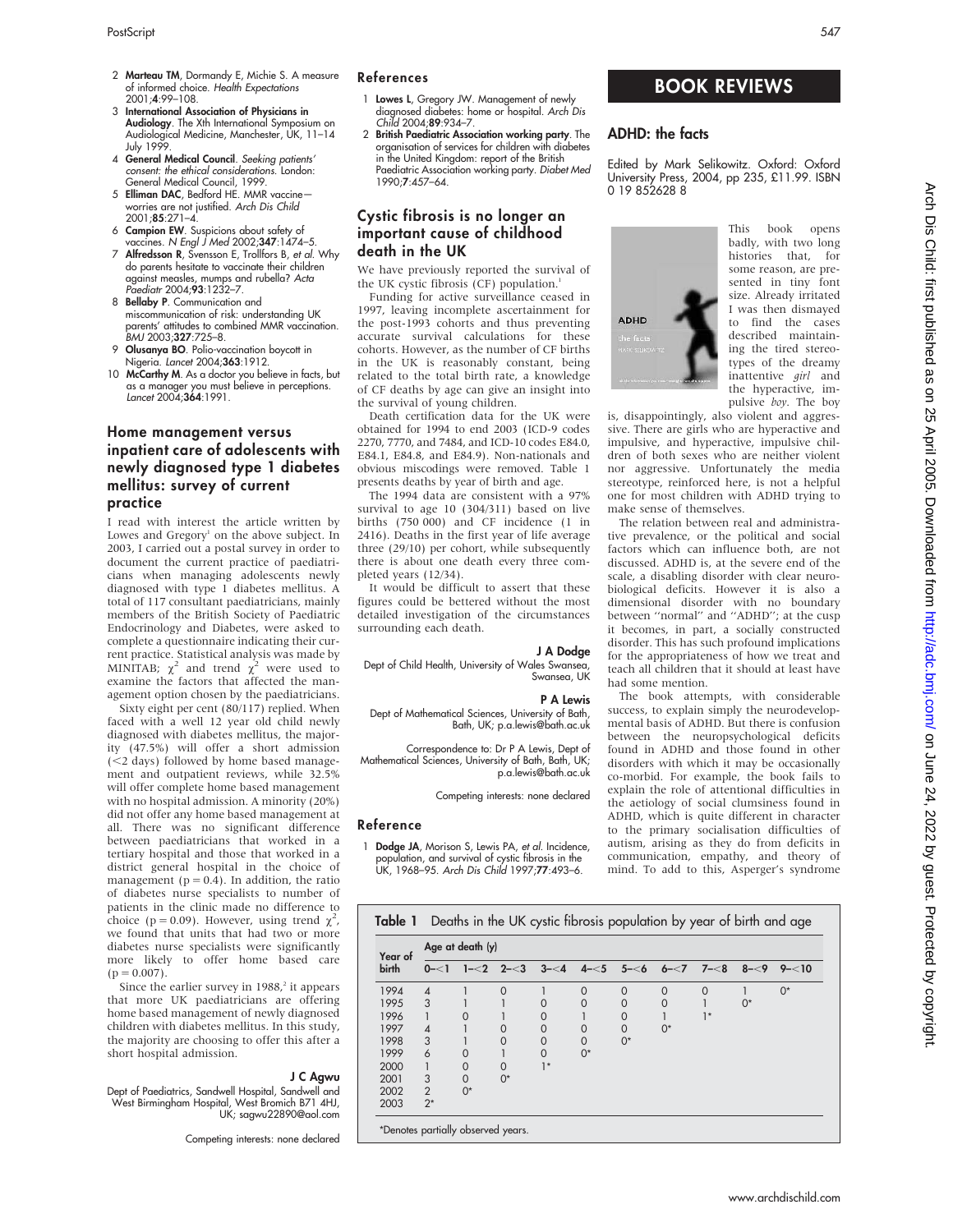is described within a section on emotional disorders characteristic in ADHD, which is highly misleading. Indeed, throughout the book core and non-core symptomatology are muddled. The introductory section makes no distinction between the core symptoms of inattention, hyperactivity, and impulsiveness, and co-morbidity such as clumsiness and inflexibility—core for developmental coordination disorder and ASD respectively, but not for ADHD. In section 2, core deficits are again described with the same emphasis as, for example, defiance and emotional disorders. I think this can only confuse readers as to the true nature of ADHD.

Subsequent chapters, on diagnosis, treatment, school and home management, and adult ADHD, provide a useful and well balanced source of information, although recent developments result in the comments on SSRIs being now out of date.

The author appears to explain all behaviours in children with ADHD using exclusively neuropsychological, rather than behavioural, theory with no discussion of the impact of a child's developmental context on how both personality and disorder are manifest. For example, chapter 7 (''Low self esteem'') discusses this phenomenon as having an entirely neuropsychological basis arising from faulty self appraisal mechanisms (although these theoretically could provide one with a super-ego instead). Only in chapter 9, in an aside, is the impact of negative experiences, of which these children have plenty, acknowledged in the development of poor self esteem. The quality of attachment, maternal depression, exposure to violence are all known to have a profound impact on how children develop, whether or not they have neurodevelopmental problems. It may be that children with ADHD are even more susceptible to the impact of early adverse experiences, but nowhere in this book is this explored. This is, presumably, an understandable but over-reaction to the still pervasive tendency to blame ADHD on poor parenting. But we need a more balanced view than that provided here.

The blurb on the back claims this book to be useful to parents and professionals alike. Unfortunately the tabloid approach and lack of referenced primary sources really preclude its relevance to a professional audience. Although it does provide a wealth of useful information for a lay audience, it would have been much improved if there was at least some indication in the text of when a statement made is well supported by good quality research, for example, the high heritability of ADHD, from another which sets down a "fact" with, as far as I can ascertain, no research base at all. For example, page 47: "adolescent boys with ADHD are particularly averse to taking instruction from a woman teacher''. With some reservations this book will be useful for parents and other carers wanting a fairly detailed text they can dip into as the need arises but it is not one I could recommend to colleagues.

## E V J Webb

#### Neurocutaneous disorders

Edited by E Steve Roach, Van S Miller. Cambridge: Cambridge University Press, 2004, pp 325, £120.00 (hardback). ISBN 0 52 78153 1

Neurocutaneous<br>Disorders

Most doctors either love or hate ''the neurocutaneous disorders''. These words can provoke flashbacks to examination agony, or to diagnostic triumph. They plunge some into uncertainty, and transport others to scholarly heights.

But whatever your experience, this book is for you, or at least for your library. The editors, American neurologists, amply achieve their aim ''to provide readily accessible information about the clinical features and natural history of these rare conditions as well as an understanding of their genetic basis and molecular mechanisms''.

Introductory chapters providing useful lists and background genetics are followed by comprehensive coverage of individual disorders. Some are well known—for example, neurofibromatosis, tuberous sclerosis, and Sturge-Weber syndrome. Rarer classics that roll off the dermatological tongue find their place here: ataxia telangiectasia, incontinentia pigmenti, xeroderma pigmentosum. Inclusion of conditions that uncharacteristically affect the nervous system does not detract: any disorder of blood vessels can affect the brain—for example, Ehlers-Danlos syndrome, blue rubber bleb nevus syndrome, and hereditary haemorrhagic telangiectasia. In some cases the neurological component is limited to the eyes (pseudoxanthoma elasticum) or peripheral nerve (macrodactylynerve fibrolipoma).

The material is well organised and well edited, with each chapter following the same plan: clinical manifestations (dermatological, neurological, radiological, etc), followed by genetic basis and management issues. Gorlin on Gorlin's syndrome is, as ever, a delight. Well chosen references and accurate indexing combine to make the book both authoritative and user friendly. Most genetics books are out of date as soon as they are published, but every relevant new gene has been included in this one. The sparse, mostly black and white illustrations are at first sight a disappointment. However, the pictures are well chosen to illustrate relevant points: restrained compared with dermatological atlases, but entirely adequate.

Errors and omissions are few and relatively unimportant. Epidermal naevus due to keratin 1 or 10 mutation is not (as stated on page 20) a neurocutaneous disorder, because keratins are not expressed in the nervous system. Linear and whorled hypermelanosis, contrary to the statement in the section on incontinentia pigmenti, is sometimes associated with neurological abnormalities. Perhaps those skin disorders associated with deafness should be included as neurocutaneous disorders, such as KID syndrome (keratitis/ichthyosis/deafness) and deafness with palmoplantar keratoderma due to connexin mutations. Two steroid sulphatase deficiency disorders with developmental delay are omitted, namely X-linked ichthyosis with contiguous deletion of a mental retardation gene, and multiple sulphatase deficiency.

This book radiates enthusiasm and excitement. These are the disorders where clinical diagnostic skills really matter. The accessibility of the skin helps us to understand the inaccessible nervous system. The future is bright, the future is genetic. For most of these conditions the molecular basis has been

elucidated in the past 10 years, leading not only to more accurate diagnosis, and more informed genetic counselling, but also to a greater understanding, and the hope of effective treatment for these once incurable disorders. You may still be unable to list four cutaneous markers of tuberous sclerosis, but at least you know where to look them up.

C Moss

## Paediatric and adolescent gynaecology: a multidisciplinary approach

Edited by Adam H Balen, Sarah M Creighton, Melanie C Davies, Jane MacDougall, Richard Stanhope. Cambridge: Cambridge University Press, 2004, pp 540, £150.00. ISBN 0 521 80961 4



The management of young and adolescent girls with disorders of the genital tract and<br>associated illnesses associated has long fallen between many subspecialties. With few adolescent gynaecologists in this country, paediatric surgeons

and physicians, adult gynaecologists, and endocrinologists work with (or not as the case may be) clinical geneticists and psychologists to diagnose, explain, and manage sometimes simple and sometimes extremely complex problems. Pre-adolescent and adolescent gynaecology has always been on the margins of most professionals' knowledge and practice and there is a dearth of supporting reference texts. The range of specialties involved may have made the area unappealing for reference publication except for a small chapter in a text largely on something else. Thus, textbooks in this area are scarce and modern thought even more so. This book has thus found a good potential niche for publication.

Naturally, however, in trying to draw together expert authors from multiple disciplines there are areas of overlap and gap, perhaps more so here than is common even in this type of text. A more consistent structured chapter template, and for those readers with an image based memory, a greater number of diagrams and images, would have been helpful in almost every chapter. To please a target readership from paediatric surgeons and paediatricians to adult gynaecologists and psychologists will always be difficult and I suspect that all groups will be frustrated at some level. I think this may be inevitable and should not detract from the value of the book as a modern and broad resource.

The first part covers normal development well and is a good source of reference. Finding a pattern for the bulk of the book was clearly difficult and like many reviewers I would have organised it differently. While much of what one needs is present I found the layout confusing, perhaps due to the theme of an integrated approach. I would expect those general paediatricians and surgeons treating simple gynaecological problems to appreciate those chapters based on presentations such as pelvic pain, genital dermatology, and vaginal discharge and amenorrhoea being drawn